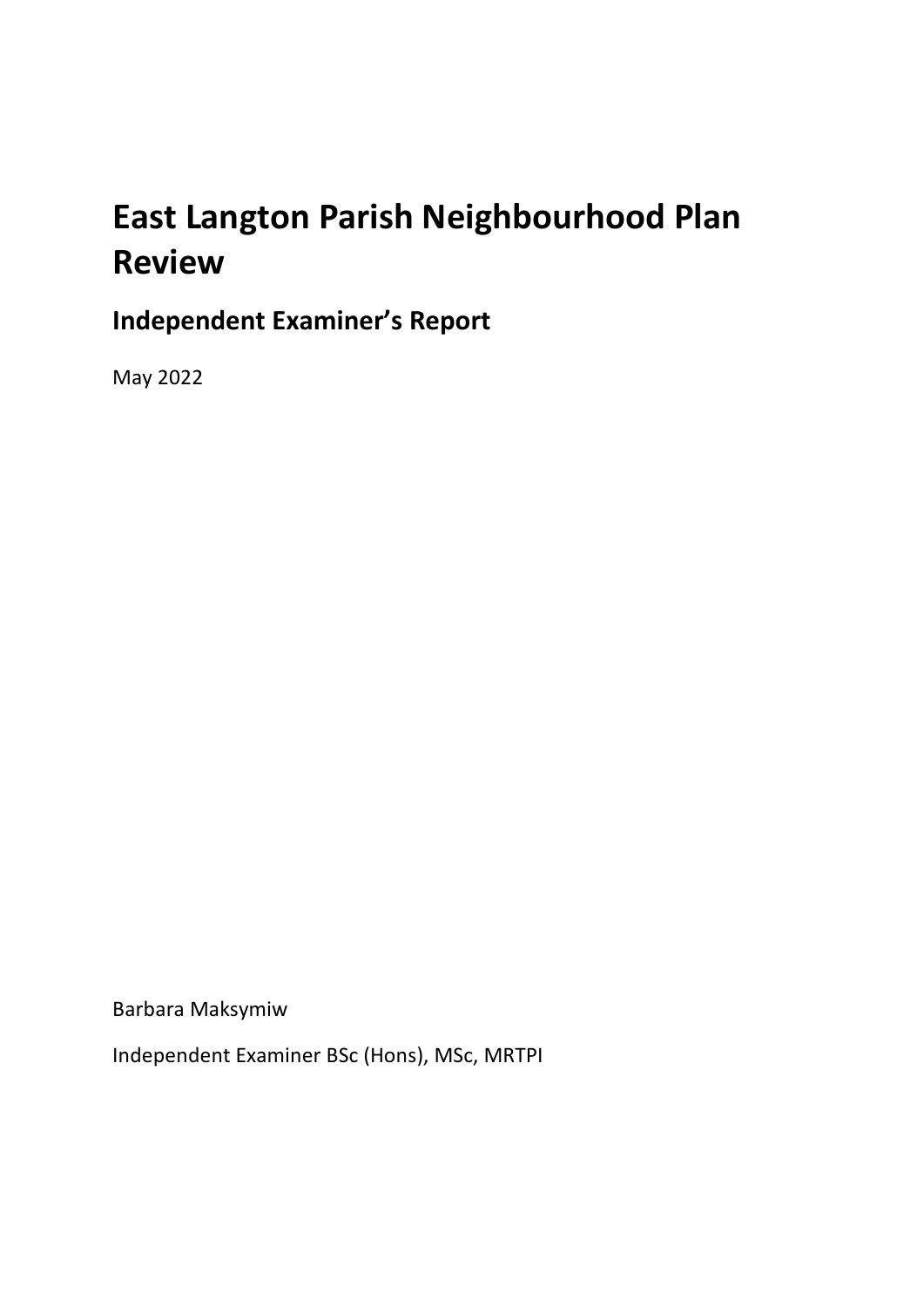#### **Contents**

Summary

- 1. Introduction
- 2. Appointment of the independent examiner
- 3. The role of the independent examiner
- 4. Compliance with matters other than the basic conditions
- 5. The examination process
- 6. Consultation
- 7. Compliance with the basic conditions
- 8. Neighbourhood Plan policies
- 9. Conclusions and recommendations

Appendix 1 Background Documents

Appendix 2 Examiner's questions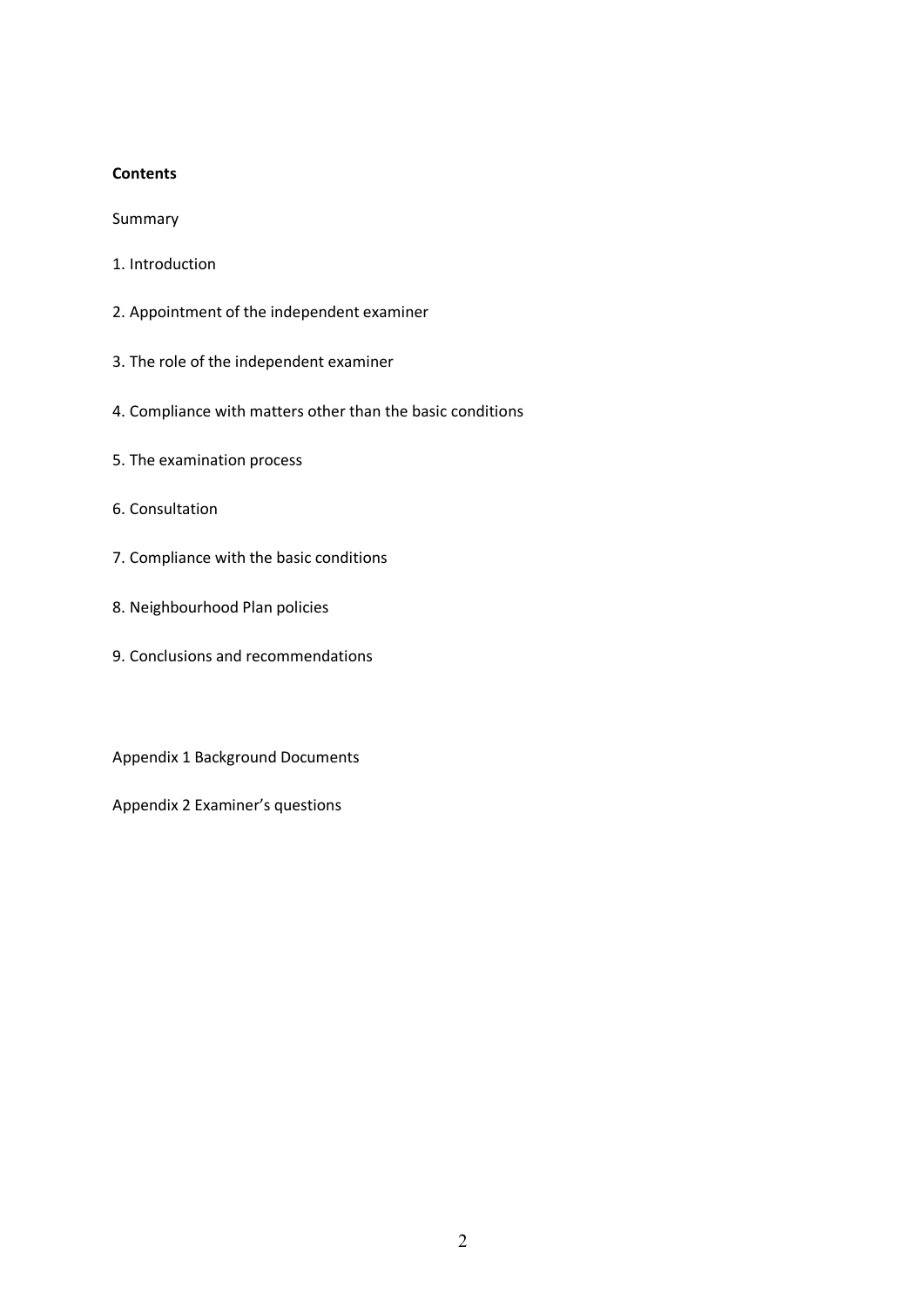#### **Summary**

I have been appointed by Harborough District Council to carry out an independent examination of the East Langton Parish Neighbourhood Plan Review.

The examination was carried out between March and May 2022 and was undertaken by considering all the documents submitted to me, including the written representations. I visited the Neighbourhood Plan area on 3 April 2022.

East Langton is a small parish in rural Leicestershire, four miles to the north of Market Harborough and comprises two settlements – Church Langton and East Langton. A Neighbourhood Plan was made in July 2018 and this examination focusses on a review of the original plan.

Subject to a number of modifications set out in this report, I conclude that the Neighbourhood Plan Review meets the Basic Conditions and I am pleased to recommend that it should proceed to referendum.

I recommend that the referendum should be confined to the Neighbourhood Plan area.

Barbara Maksymiw

Independent Examiner

May 2022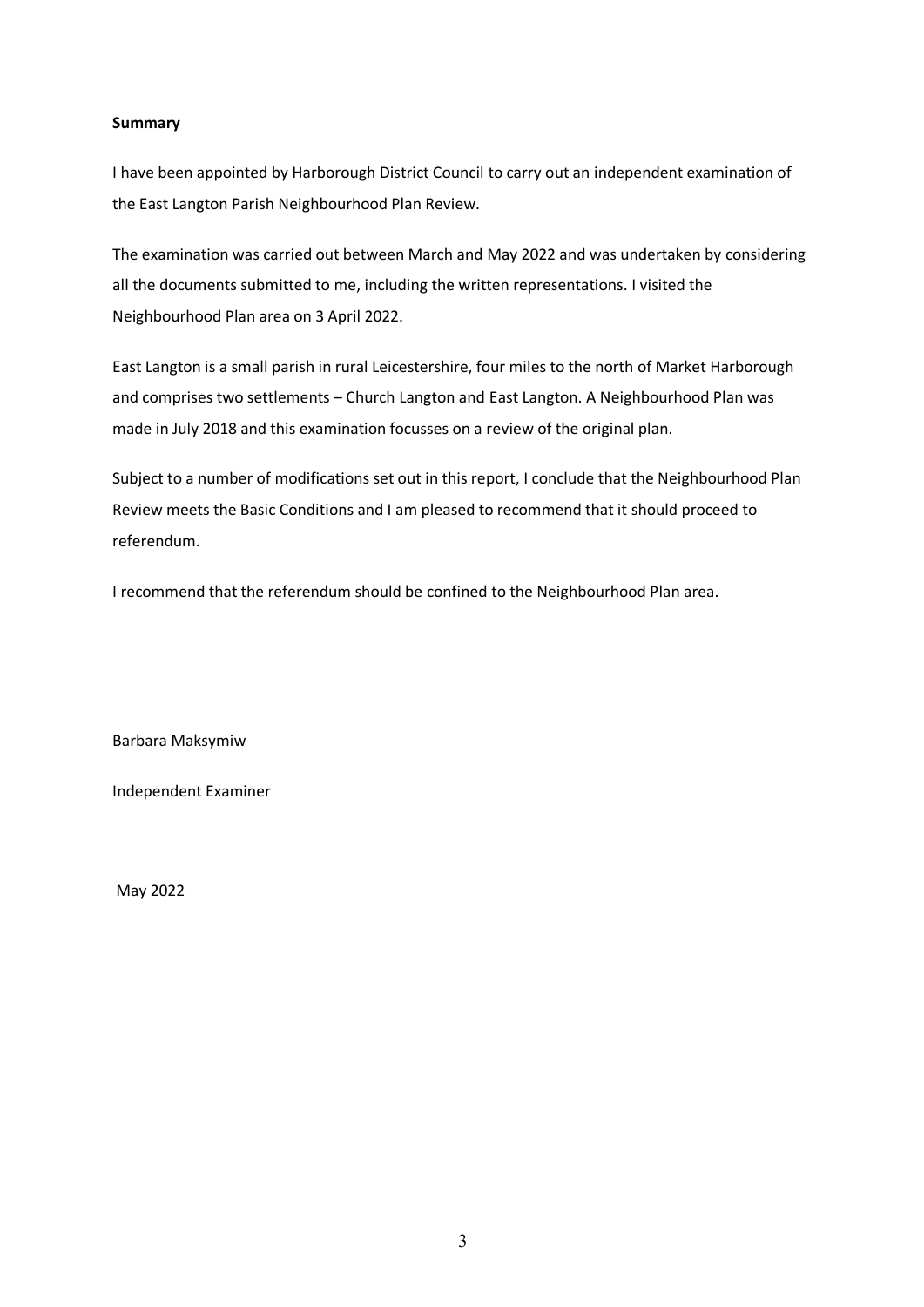#### **1. Introduction**

1. Neighbourhood planning is a relatively new process, introduced by the Localism Act 2011, which enables local communities to develop planning policies to guide development in their area and help to shape the places where they live and work.

2. East Langton is a small rural parish in the heart of rural south Leicestershire. It lies just to the north of Market Harborough and has a population of around 400, focussed on the two villages of Church Langton and East Langton.

3. Demand for housing is high and the community wish to retain the Parish's rural character while recognising the need to support sustainable growth.

4. The first Neighbourhood Plan for the parish was made in June 2018. Since then, the Harborough Local Plan has been adopted and national planning policy has been updated, so the Parish Council decided to review the original Neighbourhood Plan to see how the policies were working and whether any needed to be updated or added.

5. The purpose of this report is to assess whether the East Langton Parish Neighbourhood Plan Review (NPR) complies with the relevant legislation and meets the Basic Conditions. Where necessary, the report makes recommendations about changes or modifications to the plan to ensure that it meets the legislative requirements.

6. The report also makes a recommendation about whether the NPR should proceed to the referendum stage. If there is a positive recommendation at referendum, the NPR can be "made" by Harborough District Council and so become part of the wider development plan and then used by Harborough District Council to determine planning applications in the plan area.

#### **2. Appointment of the independent examiner**

7. I have been appointed by Harborough District Council, with the agreement of East Langton Parish Council, to carry out this independent examination. The Neighbourhood Planning Independent Referral Service (NPIERS) has facilitated my appointment. I am a chartered town planner with extensive planning experience in local government and therefore have the appropriate qualifications and experience to carry out this examination. I am independent of the qualifying body and have no land interest in the area that might be affected by the plan.

4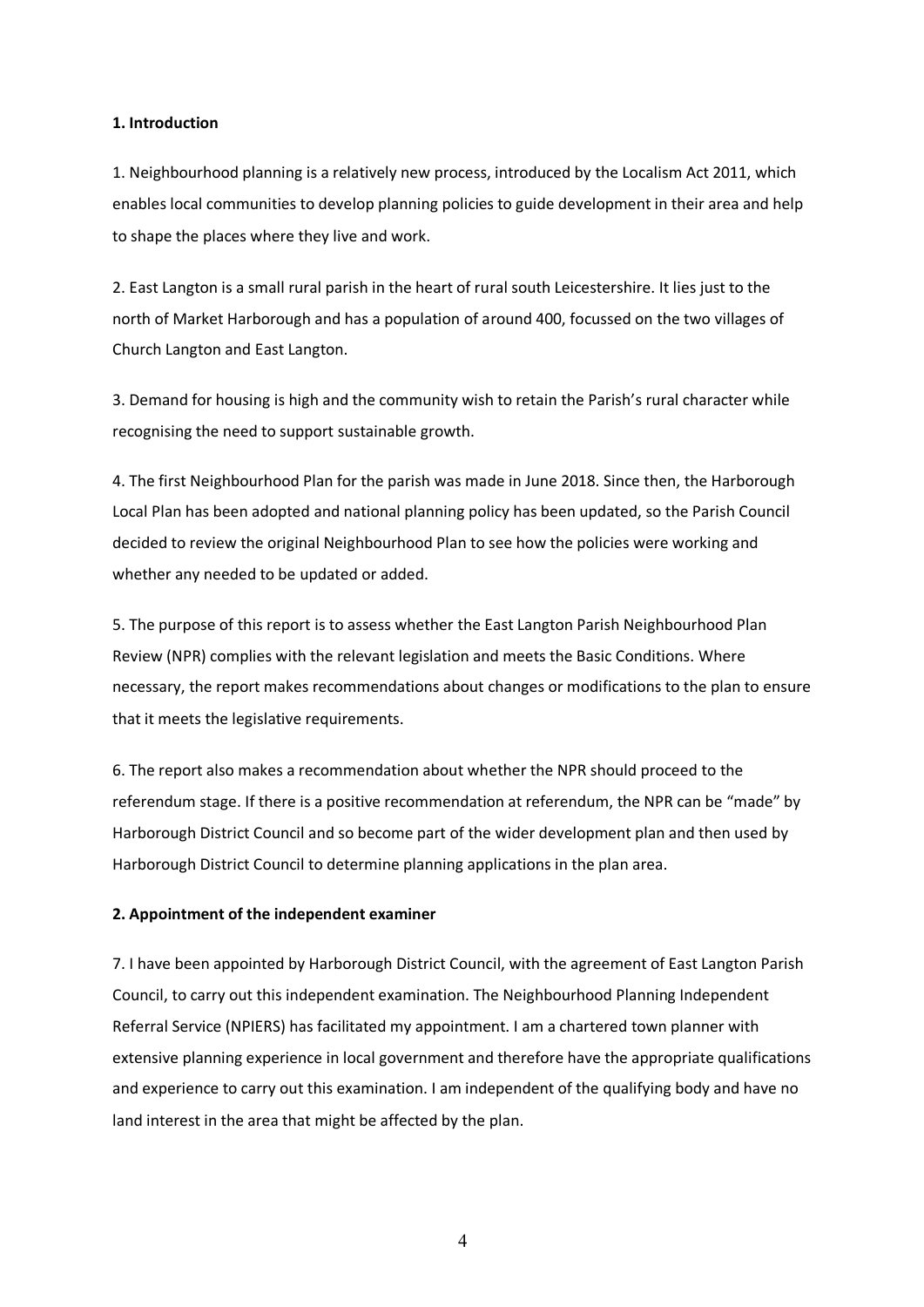#### **3. The role of the independent examiner**

8. The role of the independent examiner is to ensure that the submitted NPR meets the Basic Conditions together with a number of legal requirements.

9. In examining the NPR I am required, under Paragraph 8(1) of Schedule 4B of the Town and Country Planning Act 1990, to check  $1$  that:

- the policies in the plan related to the development and use of land for a designated neighbourhood area; and
- the policies in the plan meets the requirements of Section 38 of the Planning and Compulsory Purchase Act (that is, it specifies the period to which it has effect, does not include provision about excluded development and does not relate to more than one neighbourhood area); and
- the plan has been prepared for an area that has been designated under Section 61G of the Localism Act and has been developed and submitted by a qualifying body.

10.I must also consider whether the NPR meets the Basic Conditions set out in Schedule 4B of the Town and Country Planning Act 1990 (as amended). A plan meets the basic conditions<sup>2</sup> if:

- having regard to national policies and advice contained in guidance issued by the Secretary of State, it is appropriate to make the neighbourhood plan
- the making of the plan contributes to the achievement of sustainable development
- the making of the neighbourhood plan is in general conformity with the strategic policies of the development plan for the area
- the making of the neighbourhood plan does not breach, and is otherwise compatible with European Union (EU) obligations

11. Regulations 32 and 33 of the Neighbourhood Planning Regulations 2012 (as amended) set out two additional basic conditions. These are:

• the making of the neighbourhood plan is not likely to have significant effects on a European site  $3$  or a European offshore marine site  $4$  either alone or in combination with other plans or

 $1$  Set out in paragraph 8(1) of Schedule 4B of the Town and Country Planning Act (as amended)

<sup>&</sup>lt;sup>2</sup> Set out in paragraph 8(2) of Schedule 4B of the Town and Country Planning Act (as amended)

<sup>&</sup>lt;sup>3</sup> As defined in the Conservation of Habitats and Species Regulations 2012

<sup>4</sup> As defined in the Offshore Marine Conservation (Natural Habitats &c) Regulations 2007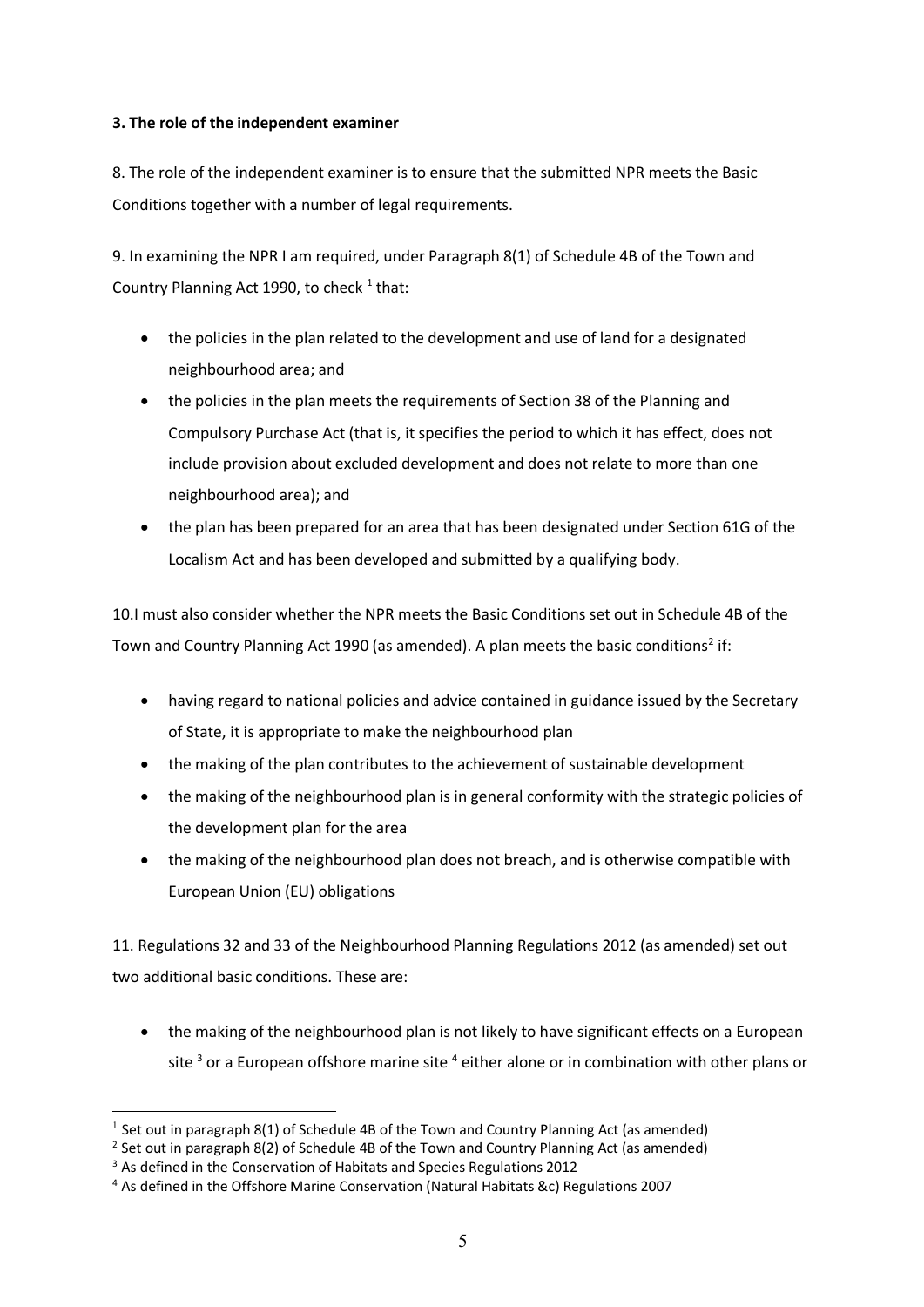projects and

• having regard to all material considerations, it is appropriate that the neighbourhood development order is made where the development described in an order proposal is Environmental Impact Assessment development (this does not apply to this examination as it is not about a neighbourhood development order).

12. A further Basic Condition was added by legislation on 28 December 2018. The Neighbourhood Planning (General) Regulations 2012 para 1 states:

- In relation to the examination of neighbourhood development plans the following basic condition is prescribed for the purpose of paragraph  $8(2)(g)$  of Schedule 4B to the 1990 Act
- The making of the neighbourhood development plan does not breach the requirements of Chapter 8 of Part 6 of the Conservation of Habitats and Species Regulations 2017.

13. The submitted plan is a review of the adopted NP and proposes a number of changes to the made neighbourhood plan :

- Policy S1 The policy on a 'Presumption in favour of sustainable development' has been deleted
- New Policy H1 Site allocations have been made in the Neighbourhood Plan Review to achieve the minimum housing requirement as set out in the Local Plan
- New Policy H2 Settlement Boundaries have been introduced for both villages
- Policy H3 Windfall sites (previously H2) changed to make reference to settlement boundaries
- Policy H4 Housing mix (previously H3) changed to make reference to settlement boundaries with additional text to refer to the size of dwellings
- Policy E4 Broadband Infrastructure minor text changes
- Policy CS1 Protecting Key Community Services addition of explanatory text
- Policy DBE2 Local Heritage Assets of Historical and Architectural Interest additional structure added to the list
- Policy ENV 1 Protection of Local Green Space an additional site has been added to the list
- Policy Env 2 Other Environmentally Significant Sites minor changes to remove a site no longer considered to be environmentally significant
- Policy Env 4 Trees minor text changes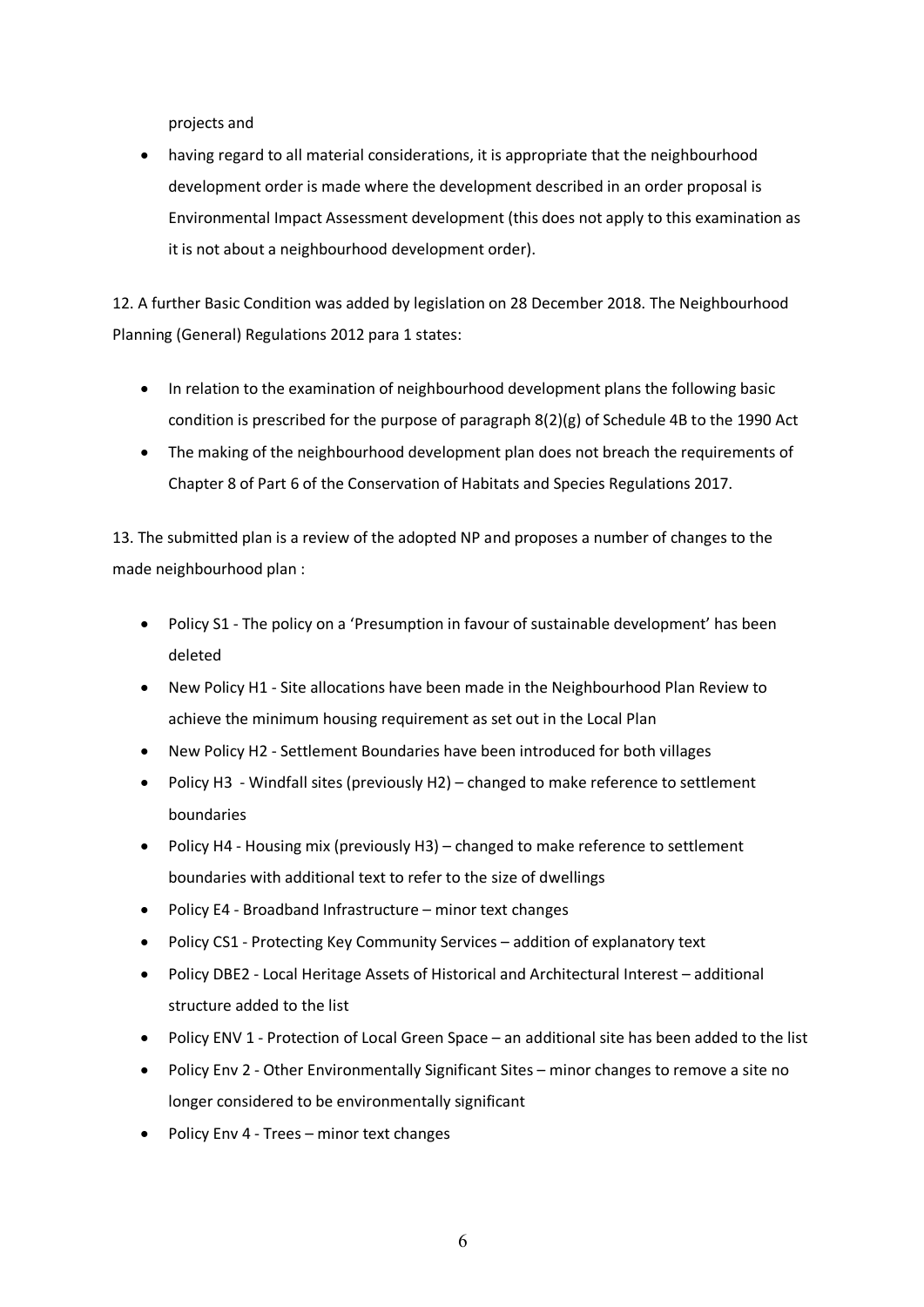• New Policy Env 7 - Protection of Important Views – new policy to allow for account to be taken of important views in planning decisions

14. The Neighbourhood Planning Act 2017 identifies the circumstances that might arise as qualifying bodies seek to review made neighbourhood plans. There are three types of modification which can be made to a neighbourhood plan or order. The process will depend on the degree of change which the modification involves and are as follows:

- minor (non-material) modifications to a neighbourhood plan or order which would not materially affect the policies in the plan or permission granted by the order. These may include correcting errors, such as a reference to a supporting document, and would not require examination or a referendum; or
- material modifications which do not change the nature of the plan or order and which would require examination but not a referendum. This might, for example, entail the addition of a design code that builds on a pre-existing design policy, or the addition of a site or sites which, subject to the decision of the independent examiner, are not so significant or substantial as to change the nature of the plan; or
- material modifications which do change the nature of the plan or order would require examination and a referendum. This might, for example, involve allocating significant new sites for development.

15. The Parish Council considers that the changes to the plan are material, requiring a referendum. It is also the view of Harborough District Council that the East Langton Review Plan requires examination and a referendum.

16. I have also concluded that the Plan needs both examination and a referendum, since the submitted Plan includes several policies which are material modifications to the original neighbourhood plan.

17. As independent examiner, having examined the plan, I am required to make one of the following recommendations:

- that the plan as submitted can proceed to a referendum; or
- that the plan with recommended modifications can proceed to referendum; or
- that the plan does not meet the necessary legal requirements and cannot proceed to referendum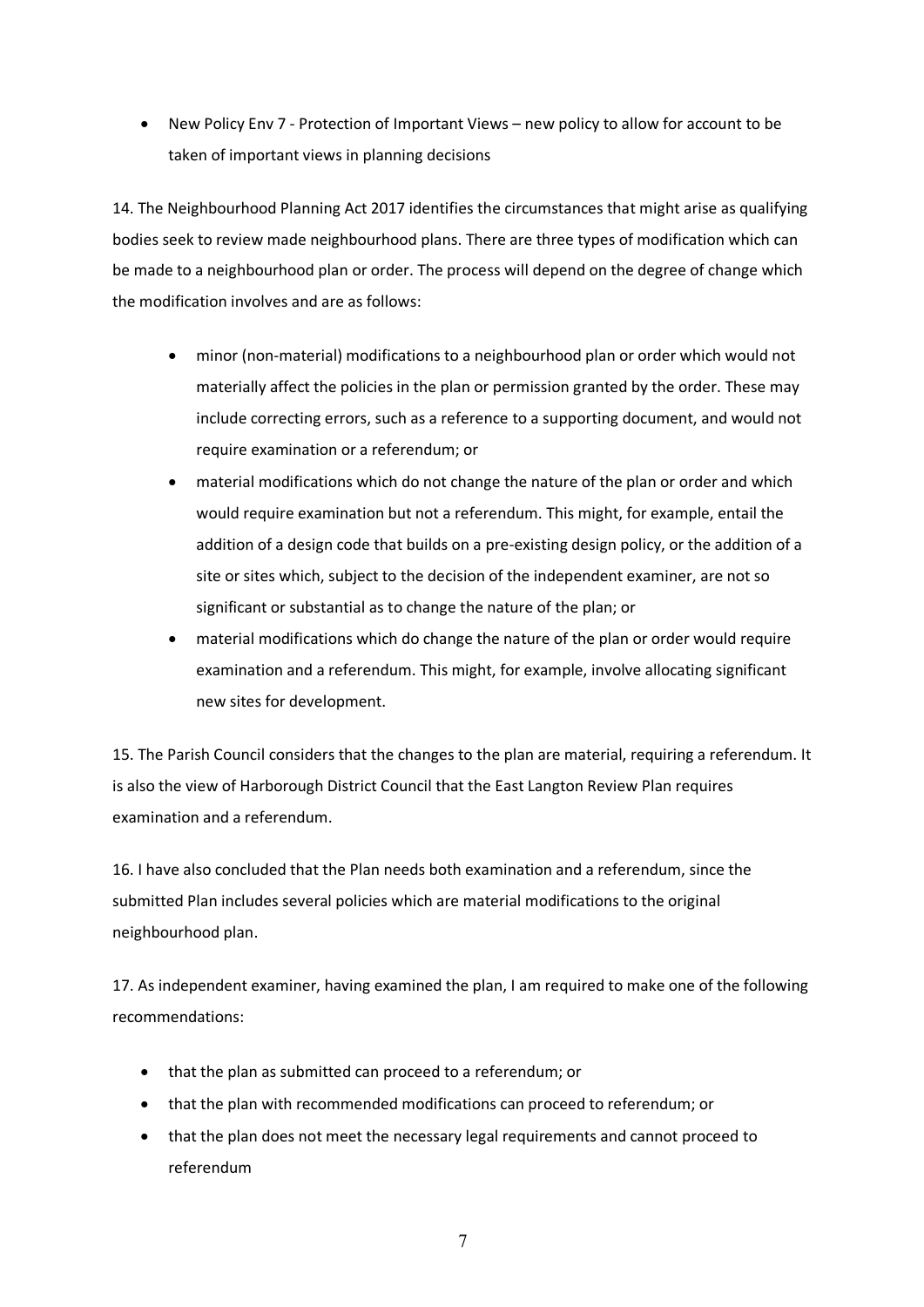18. If the plan can proceed to referendum with or without modifications, the examiner must also consider whether the referendum area should be extended beyond the neighbourhood plan area to which it relates.

19. Harborough District Council will consider the examiner's report and decide whether it is satisfied with the examiner's recommendations and will publicise its decision on whether the plan will be subject to referendum, with or without modifications. If a referendum is held and results in more than half of those voting in favour of the plan, the Council must "make" the neighbourhood plan a part of its development plan. The plan then becomes part of the development plan for the area and is a statutory consideration in guiding future development and determining planning applications in the area.

#### **4. Compliance with matters other than the basic conditions**

20. The Neighbourhood Plan area was designated by Harborough District Council in October 2013. The designated area covers the whole parish and does not cover any other Neighbourhood Area. The NPR covers the period from 2011 to 2031, which aligns with the timespan of the Harborough District Plan 2013 – 2031 which was adopted in April 2019.

21. The plan has been prepared under the direction of the Parish Council supported by professional planning consultants.

22. I am satisfied that the Neighbourhood Plan Review includes policies that relate to the development and use of land and does not include provision for any excluded development. The East Langton Neighbourhood Plan Review therefore meets the requirements set out in para 8 above.

#### **5. The examination process**

23. The documents which I considered during the course of the examination are listed in Appendix 1.

24. The general rule<sup>5</sup> is that an examination is undertaken by the consideration of written representations only. Having considered all the information before me, including the representations made to the submitted plan (the Regulation 16 responses), I was satisfied that the East Langton NPR could be examined without the need for a public hearing.

 $5$  PPG para 004 ref id 41-004-20140306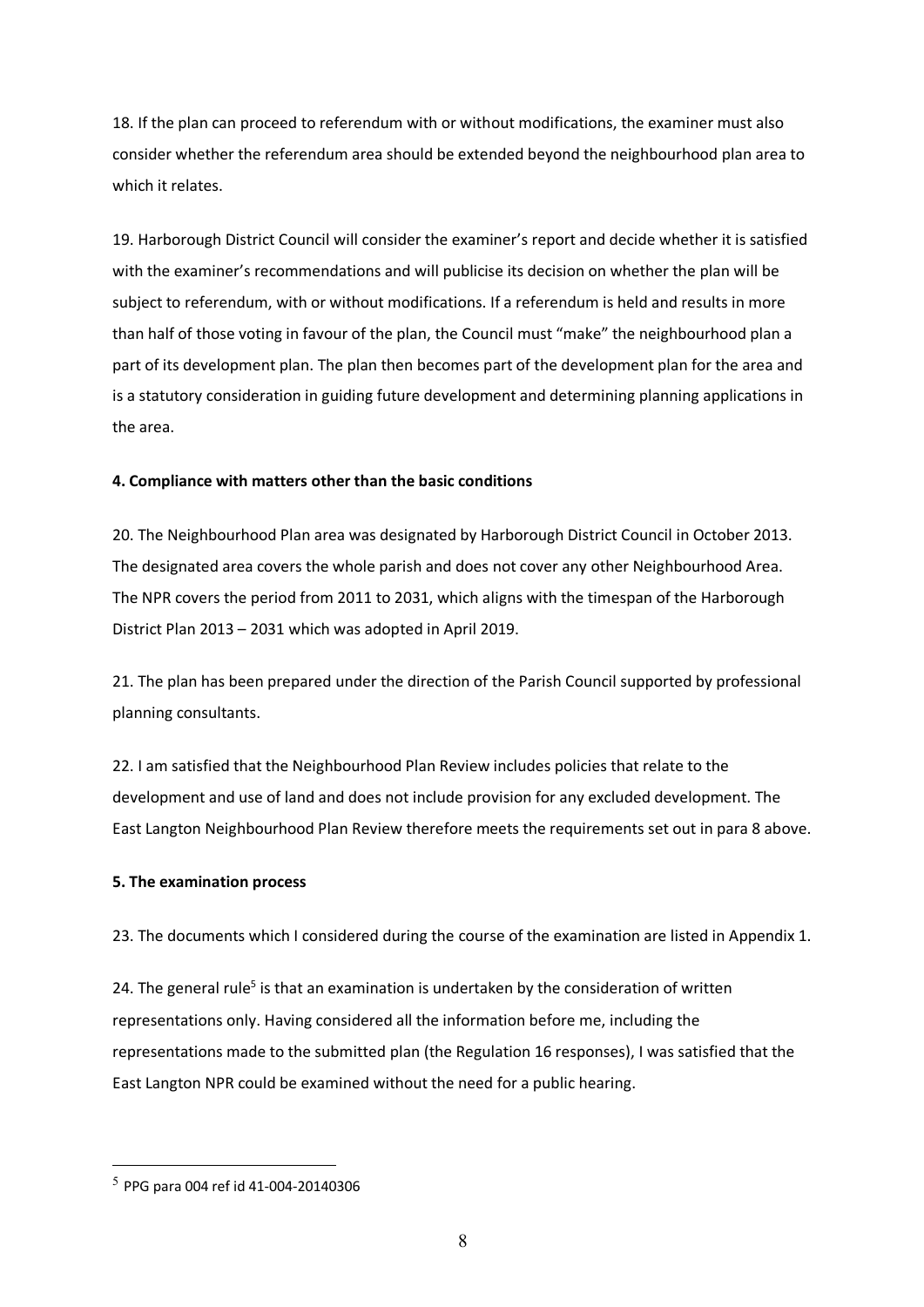25. During the course of the examination it was necessary to clarify several matters with Harborough District Council and the Parish Council. These are set out in Appendix 2 to this report. I was provided with prompt and helpful responses to my questions and I am satisfied that I had all the information I required to carry out the examination.

26. As part of the Neighbourhood Plan Examination process, it is important for the examiner to understand the context of the neighbourhood plan in the wider area and its overall character, as these shape the issues and policies set out in the plan. I therefore made an unaccompanied site visit to the area on 3 April 2022.

27. The plan has been assessed against the guidance in the National Planning Policy Framework (NPPF) dated July 2021.

#### **6. Consultation**

#### *Consultation process*

28. Effective consultation and engagement with the local community is an essential component of a successful neighbourhood plan, bringing a sense of public ownership to its proposals and helping to achieve consensus. The policies set out in the Neighbourhood Plan Review will be used as the basis for planning decisions – both on local planning and on planning applications – and, as such, legislation requires neighbourhood plans to be supported by public consultation.

29. Extensive community consultation was carried out for the original Neighbourhood Plan and the NPR carried this process forward. The focus for the review was to inform as many people as possible about the NPR, particularly given the timing during the coronavirus pandemic, and to engage with local landowners to explore potential development opportunities to meet the parish's housing needs.

30. The Consultation Statement demonstrates the range of community consultation activities that were involved , including the open event held in August 2021, and shows that the local community has been fully engaged with the NPR and local people have been kept informed as the plan progressed.

9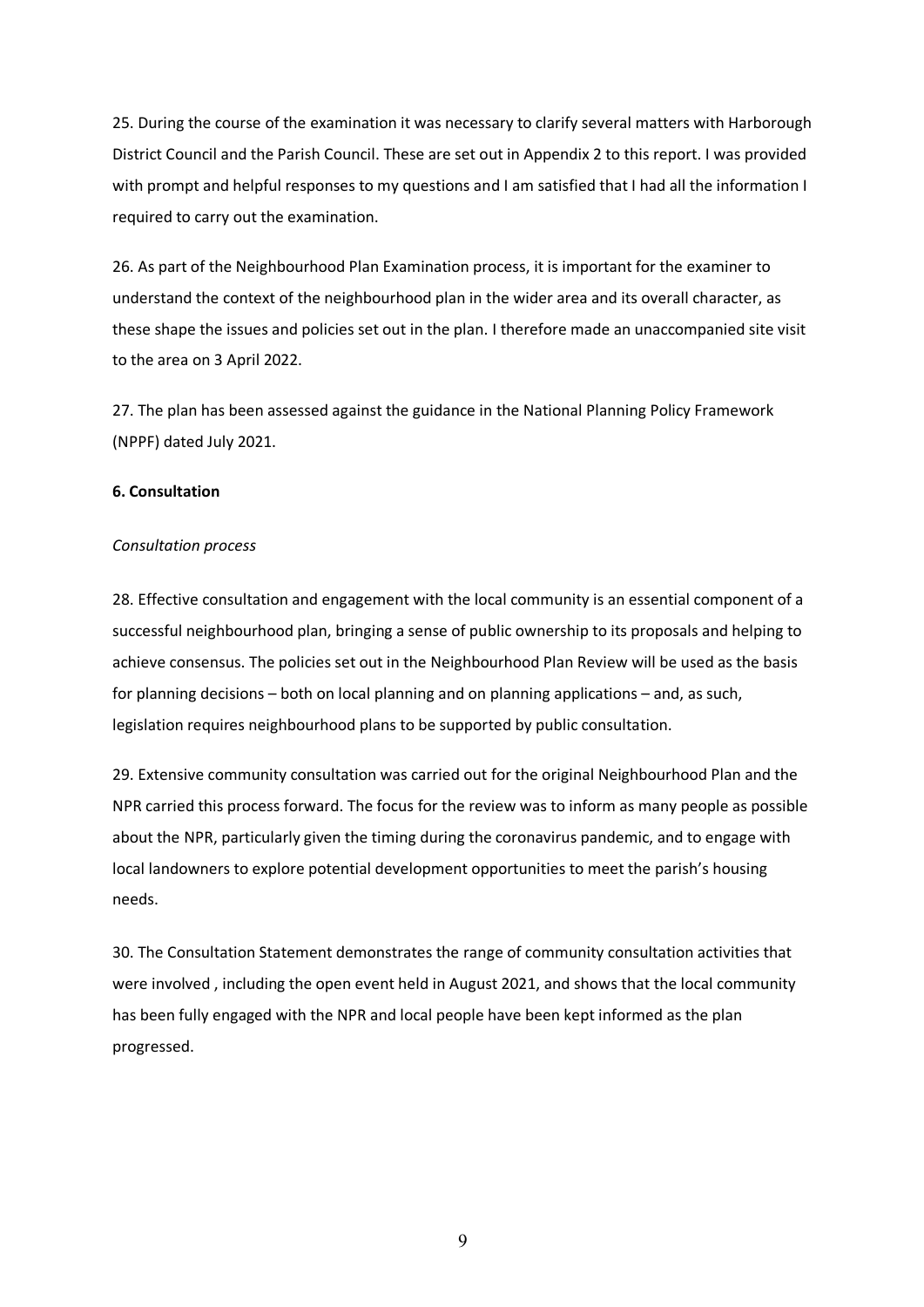#### *Statutory consultations and representations received*

31. Preparing the NPR has involved two statutory six-week periods of public consultation. The Regulation 14 consultation was held between 29 July and 9 September 2021. A total of 53 comments were received .

32. The second consultation on the Submission Version of the NPR was managed by Harborough District Council and took place between 19 January and 2 March 2022. In total 59 responses were received - two from local authorities, two from statutory bodies, two from local agents and three from local charities/organisations . The remainder were from local residents and primarily concerned the designation of Thorpe Path as a Local Green Space.

33. Occasionally in this report I refer to representations and identify the organisation making that particular comment. However, I have not referred to every representation in my report. Nonetheless, I can assure everyone that each comment made has been looked at and carefully considered.

34. I am therefore satisfied that the consultation process which has been followed complies with the requirements of the Regulations.

#### **7. Compliance with the basic conditions**

35. In my role as independent examiner I must assess whether the Neighbourhood Plan Review meets the Basic Conditions<sup>6</sup> set out in the Regulations as described in paras 8-11 above.

36. I have considered the East Langton Parish Neighbourhood Plan Review Basic Conditions Statement to assist my assessment which is set out below.

#### *National Policy*

 $\overline{a}$ 

37. National planning policy is set out in the National Planning Policy Framework (NPPF) and in the supporting Planning Practice Guidance (PPG). At the heart of the planning system is a presumption in favour of sustainable development, which applies to all levels of plan making. For neighbourhood plans, this means that neighbourhood plans should support the strategic development needs set out

<sup>6</sup> Para 8(2) of Schedule 4B of the Town and Country Planning Act (as amended)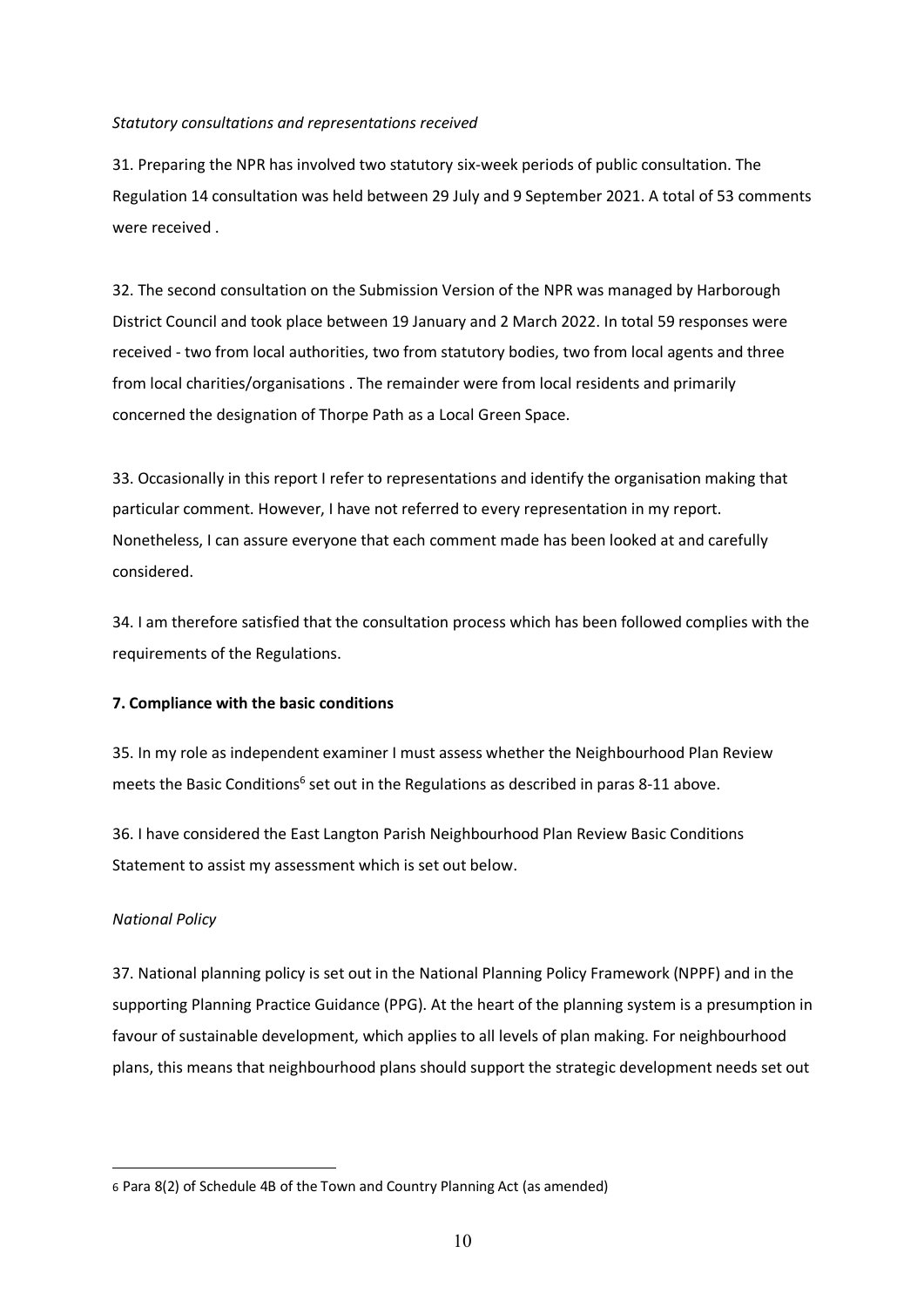in Local Plans and plan positively to shape local development. Planning Practice Guidance<sup>7</sup> states that all plans should be prepared positively, be shaped by effective engagement with the local community and contain policies which are clearly written and unambiguous. It should be concise, precise and supported by appropriate evidence. It should be distinct to reflect and respond to the unique characteristics and planning context of the specific neighbourhood area for which it has been prepared.

38. The Basic Conditions Statement (Table 1) sets out assessment of how the policies in the NPR conform with the guidance in the NPPF 2019 (as amended) and the adopted Local Plan. I therefore conclude that this Basic Condition is met.

#### *Sustainable development*

39. The qualifying body also has to demonstrate how a neighbourhood plan contributes to the achievement of sustainable development as set out in the NPPF<sup>8</sup>. This is addressed in paragraph 3.9 of the Basic Conditions Statement. I therefore conclude that this Basic Condition is met.

#### *Development Plan*

40. The NPR also has to demonstrate that it accords with the strategic policies of the Development Plan. In this case, the development plan is the Harborough Local Plan which was adopted in April 2019. Table 1 of the Basic Conditions Statement sets out how each policy in the NPR conforms with the policies in the Local Plan .

41. From my assessment of the plan's policies in the rest of my report, it is evident that the strategic polices of the adopted Harborough Local Plan have generally been carried through to the NPR. Therefore, subject to the recommended changes set out in Section 8 below, I conclude that the NPR is in general conformity with the strategic policies of the development plan and therefore this basic condition is met.

 $\overline{a}$ 

 $7$  Planning Practice Guidance Paragraph: 041 Reference ID: 41-041-20140306

<sup>8</sup> NPPF paragraph 16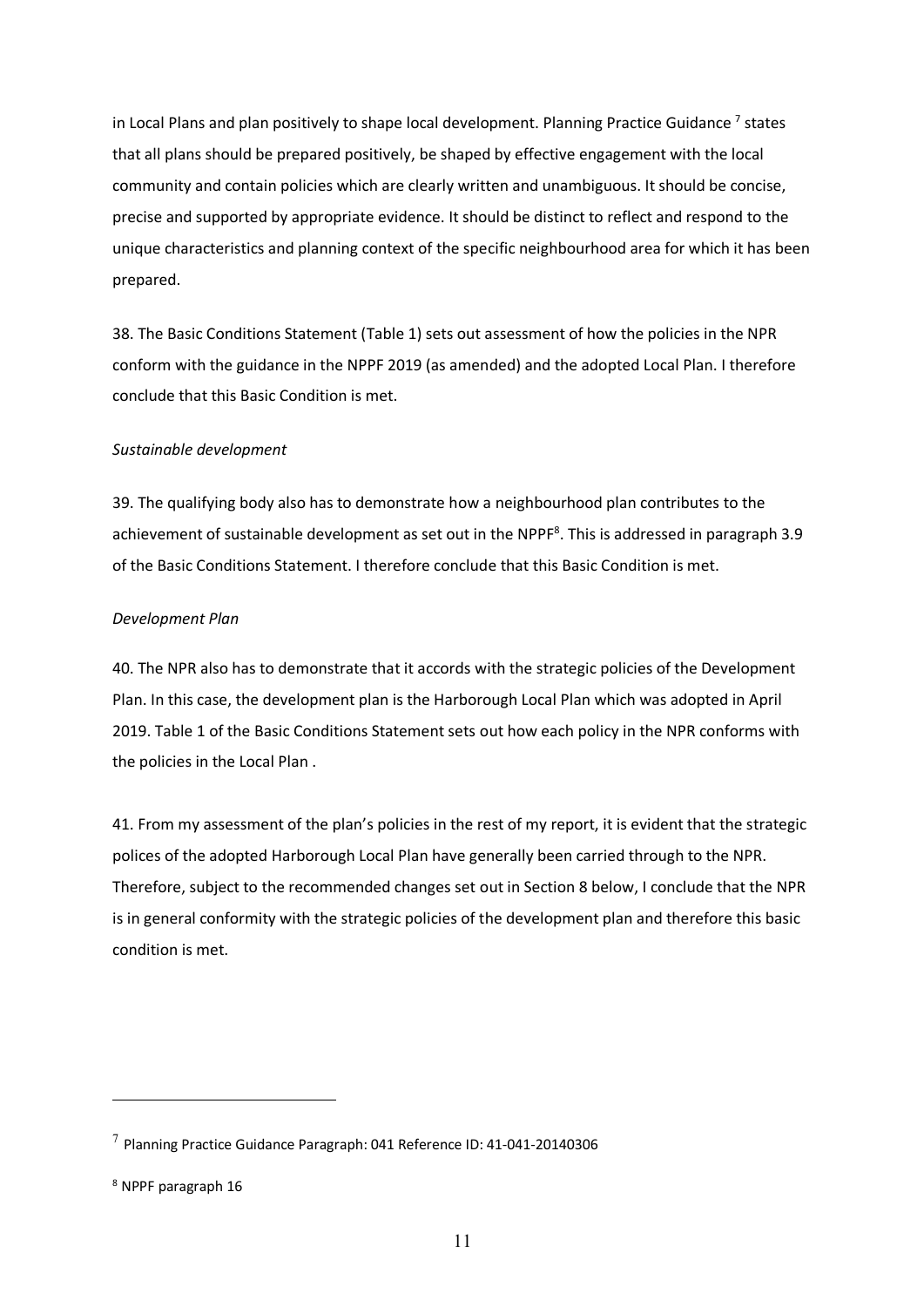#### *European obligations and Human Rights Requirements*

#### *Strategic Environmental Assessment (SEA)*

42. The SEA Directive aims to provide a high level of protection to the environment by ensuring that environmental considerations are included in the process of preparing plans and programmes. A neighbourhood plan must be compatible with European Union obligations as incorporated into UK law, in order to be legally compliant. Key directives relate to the Strategic Environmental Assessment Directive and the Habitats and Wild Birds Directives. Regulation 15 of the Neighbourhood Planning Regulations as amended in 2015 requires either that a Strategic Environmental Assessment is submitted with a Neighbourhood Plan proposal or a determination is made by the responsible authority that the plan is not likely to have "significant effects".

43. A Strategic Environmental Assessment (SEA) Screening Opinion was issued by Harborough District Council in February 2022. This determined that a full SEA would not be required. In addition, a Habitat Regulation Assessment (HRA) Screening was carried out and this concluded that an HRA was not required.

44. I conclude therefore that the necessary legislative requirements have been met and that the basic condition is complied with.

#### *Human rights requirements*

45. The Basic Conditions Statement, in paragraphs 3.13 and 3.14, briefly explains how the plan fulfils other EU obligations in relation to human rights.

46. I am satisfied, therefore, that the NPR is compatible with the requirements of EU obligations in relation to human rights and no evidence has been submitted to me to suggest otherwise. I am satisfied, then, that the Plan does not breach the European Convention on Human Rights obligations and therefore meets the Basic Conditions.

#### *Other Directives*

47. I am not aware of any other European Directives that would apply to this NPR, and in the absence of any evidence to the contrary, I am satisfied that the plan is compatible with EU obligations.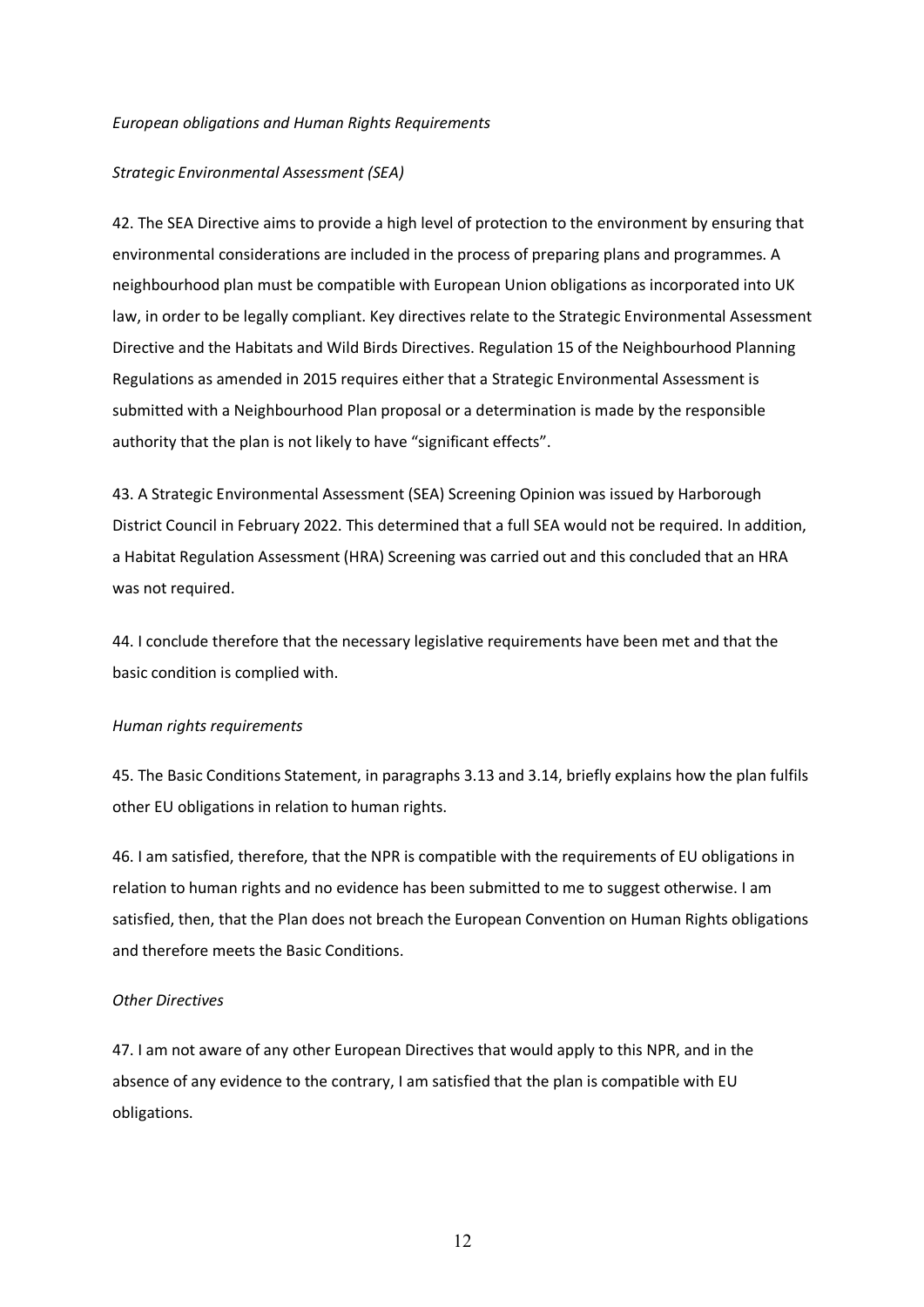#### **8. Neighbourhood Plan policies**

48. This section of my report considers the NPR policies against the basic conditions. It includes a series of recommended modifications to ensure that the policies are expressed concisely and precisely in order to comply with the basic conditions. Where I have suggested modifications, these are identified in **bold text**. The recommended modifications relate mainly to issues of clarity and precision and are designed to ensure that the plan fully accords with national and strategic policies. I have considered the policies in the order they appear in the plan, by section and comment on all of the policies, whether I have suggested modifications or not. Where I consider that the supporting paragraphs need amendment to help explain and justify the plan policy, I have made comments to that effect.

49. The Plan is well presented and illustrated with photographs, with a clear structure distinguished by separate sections. The text explains why a review of the original Neighbourhood Plan has been prepared and highlights the main changes involved. This examination focusses on these changes.

50. All of the policies relate to the development and use of land and none cover excluded development, such as minerals and waste, so the statutory requirements and guidance set out in Planning Practice Guidance<sup>9</sup> are met.

51. The first seven sections of the Neighbourhood Plan explain why the original plan is being reviewed, why a neighbourhood plan is needed, how the plan was prepared and describes the community of East Langton and what the NPR is seeking to achieve. This is a very useful, succinct background to the planning policies which follow.

#### *Sustainable Development*

52. Policy S1 in the made Neighbourhood Plan has been deleted as the intent of the policy is covered in the supporting text. I have no comments on this change.

#### *Housing*

 $\overline{a}$ 

#### *Policy H1 Residential Site Allocations*

53. This policy provides guidance for two sites in East Langton which are allocated for residential development. In seeking to restrict affordable housing to housing for rent, Policy H1A goes further

<sup>9</sup> Planning Practice Guidance PPG para 004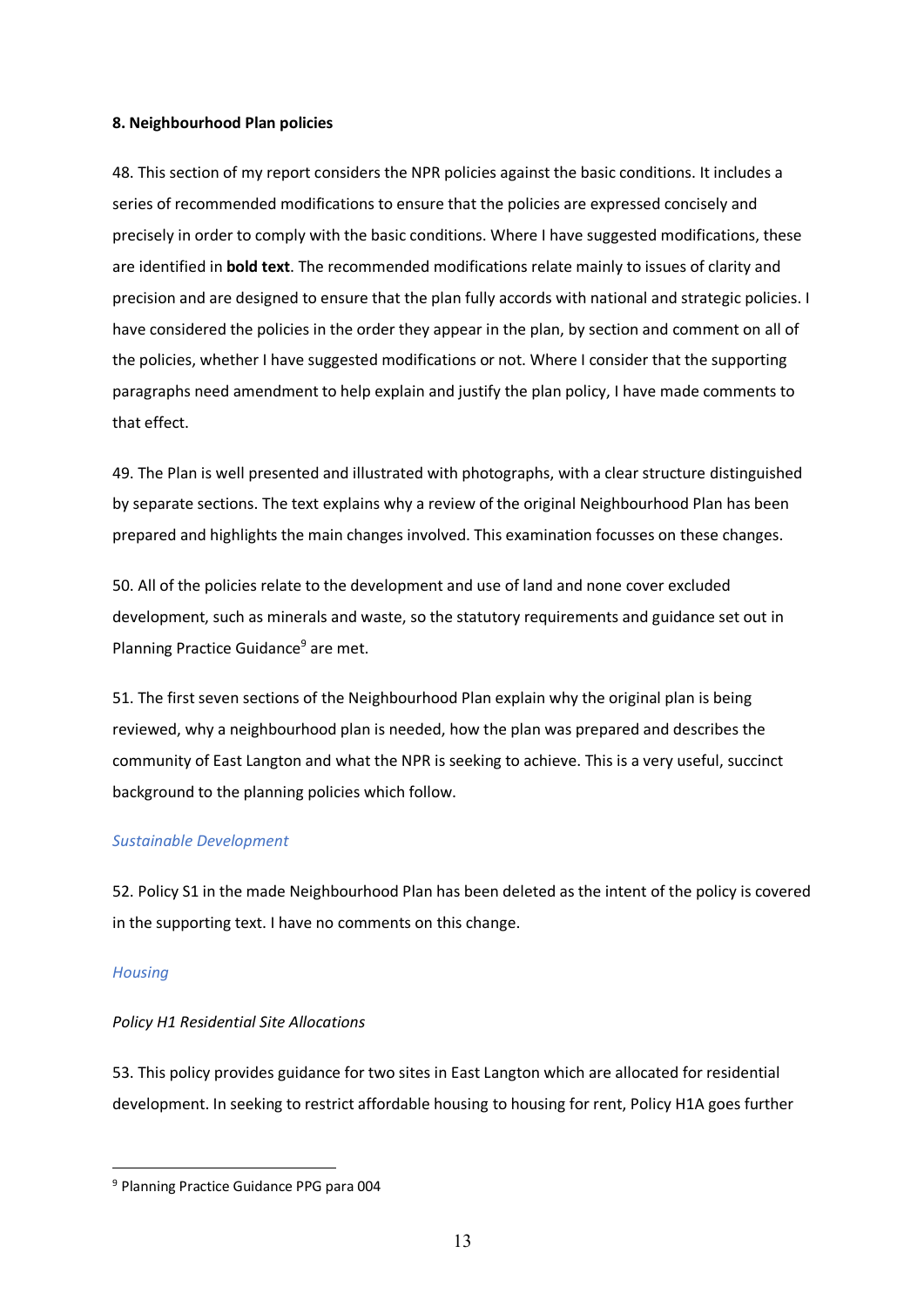than the definition used in Annex 2 of the NPPF, which includes four definitions of affordable housing. A minor adjustment is therefore needed to the policy to ensure it complies with the NPPF.

#### • **Recommendation : Delete "for rent" in second bullet point of H1A**

#### *Policy H2 Settlement Boundaries*

54. This policy proposes new settlement boundaries for East Langton and Church Langton. Two housing sites are allocated, both of which are in East Langton, and together they can accommodate up to ten dwellings.

55. The settlement boundary for East Langton has been drawn to include two housing site allocations at Sites A and B. Unusually, the settlement boundary around Site B is detached from the boundary for the rest of East Langton. I saw on my site visit that the area between Site B and East Haven includes a public footpath and is also an environmentally significant site, protected under Policy Env2. In these circumstances, the settlement boundary is appropriate. I also saw that part of the housing site for 17 dwellings, which is currently under construction to the east of Thornton Crescent is included in the settlement boundary, while the access road and public open space lies within the area of separation protected under policy ENV6.

56. There is thus an up to date settlement boundary for both villages which incorporates current planning permissions and new housing allocations which reflects their classification as "Selected Rural Villages" in the Harborough Local Plan (adopted 2019). Together, policies H1 and H2 comply with the strategic policies in the development plan and therefore meet the basic conditions.

57. A representation has been made seeking to amend the settlement boundary of Church Langton to allocate a site on the west side of Church Causeway to the north of the property named The Causeway for residential development.

58. This site was assessed as part of the call for sites for the original neighbourhood plan and was not allocated as other sites scored more highly against the assessment criteria. The housing requirements for the parish have been met through the allocations made in the NPR so there is no need for any additional sites. I also note that the site lies within the area of separation defined in Policy ENV6.

59. On a point of detail, Figures 3 and 4 are titled Settlement Boundaries for the respective villages but the legend uses the term "Proposed Limits to Development". For clarity , the terms used should

14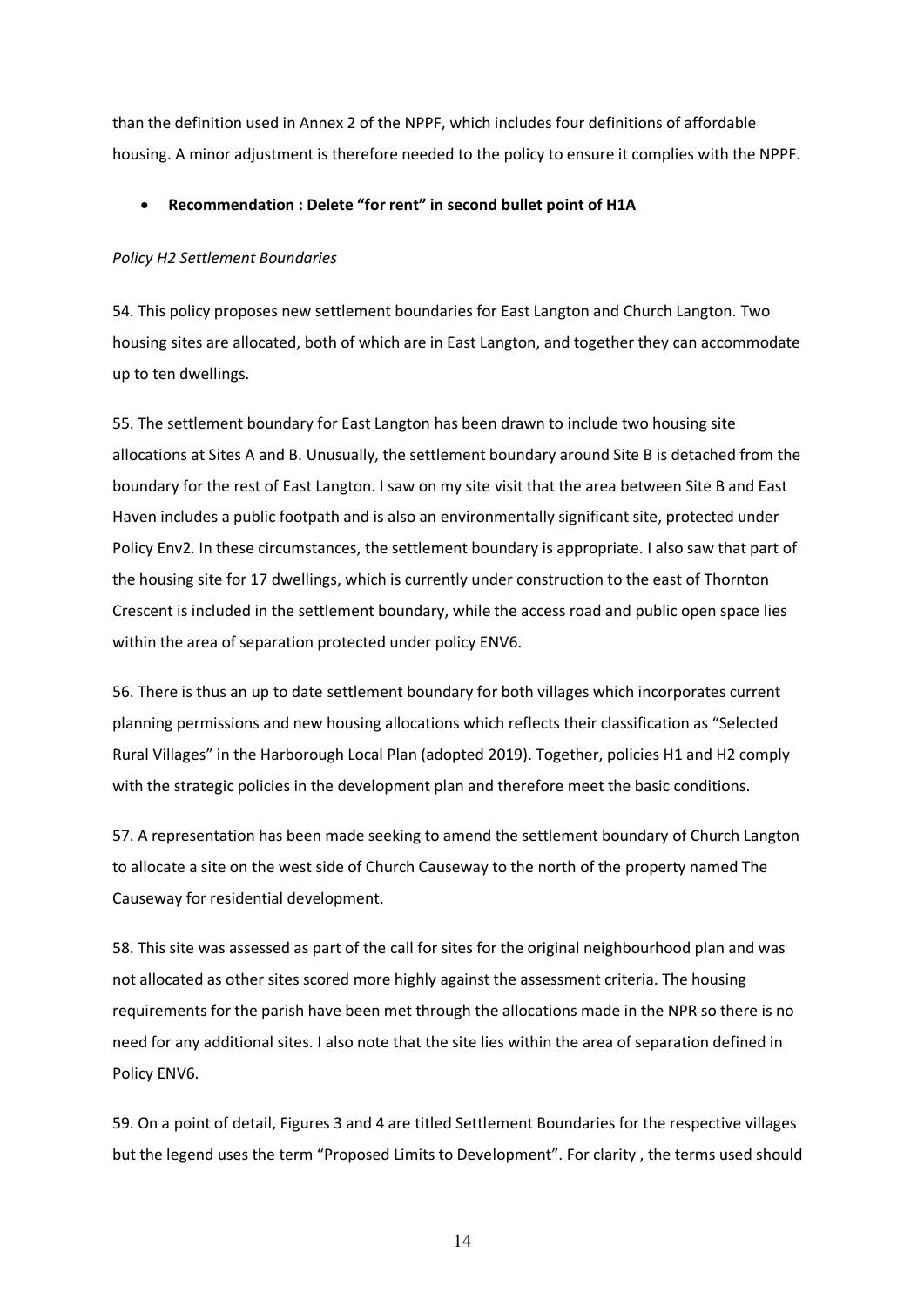be consistent with that used in Policy H2, ie settlement boundaries..

## • **Recommendation : Change legend for Figures 3 and 4 from "Proposed Limits to Development" to "Settlement Boundary"**

#### *Policy H3 Windfall Sites*

60. This policy deals with windfall sites. In response to my query the Parish Council confirmed that the policy applies within the new settlement boundaries. To meet the basic conditions, this needs to be made explicit in the policy.

• **Recommendation : After "infill housing" in opening sentence of Policy 3 add "within the defined settlement boundaries"**

#### *Policy H4 Housing Mix*

61. The Parish Council confirmed that there is a word missing from the fourth line of Policy 4.

• **Recommendation : Add "they" after "particularly supported where" in fourth line of Policy 4**

#### *Policy H5 Affordable Housing*

62. In Policy H5, clauses f) to j) repeat clauses a) to e) and should be deleted.

• **Recommendation : Delete clauses f) to j) from Policy H5**

#### *Employment*

#### *Policy E1 Employment*

63. The reference to Class E being restricted to light industrial uses conflicts with the guidance in the NPPF, as other uses such as financial and professional services and office uses could also provide employment opportunities. To meet the basic conditions, the policy requires some minor rewording.

• **Recommendation : Delete "Light Industrial " in first sentence of Policy E1.**

#### *Policy E2 Re-use of agricultural or commercial buildings*

64. This policy is unchanged in the Neighbourhood Plan Review. I have no comments to make.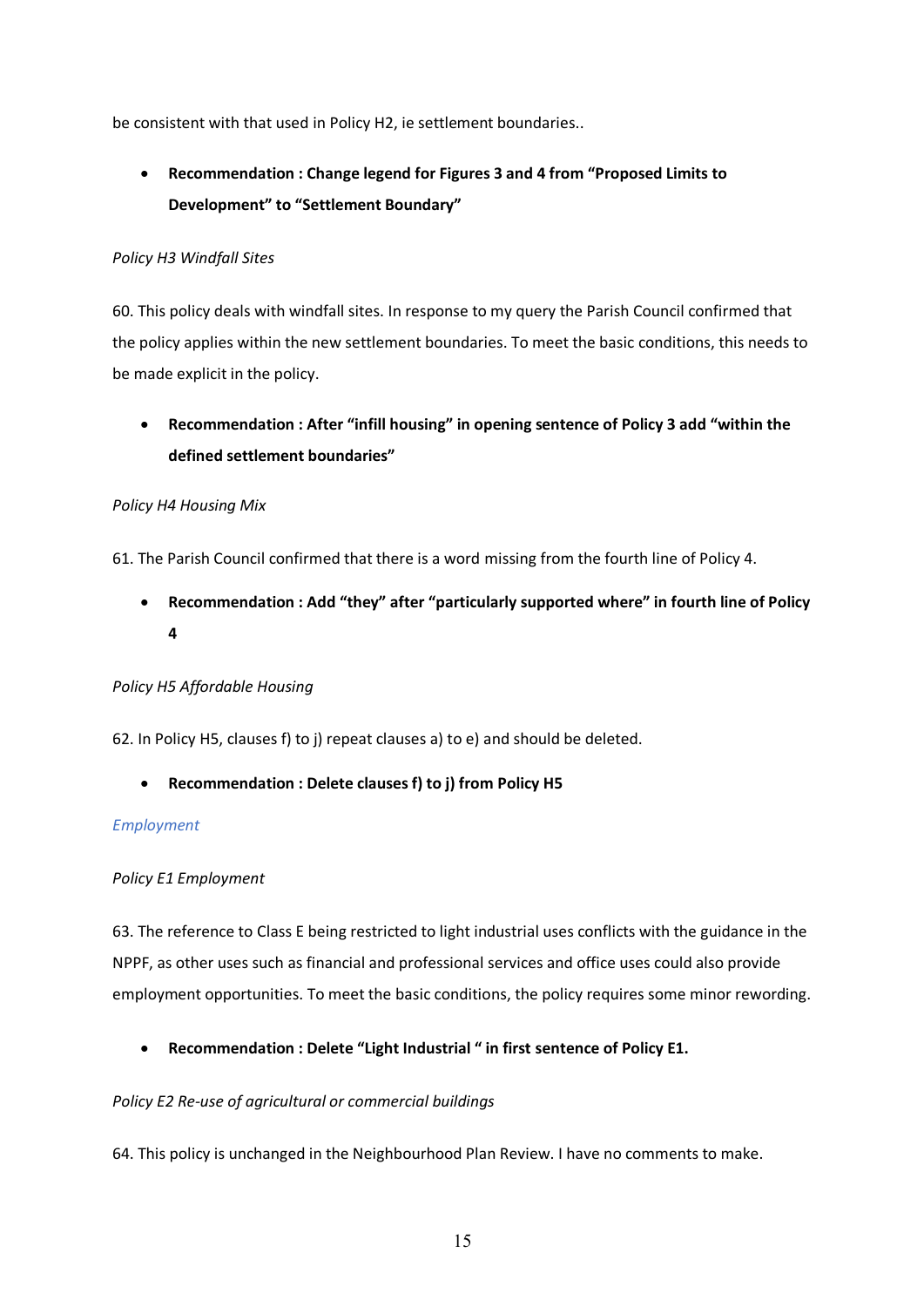*Policy E3 Home working* 

65. This policy is unchanged in the Neighbourhood Plan Review. I have no comments to make.

#### *Policy E4 Broadband infrastructure*

66. This policy is unchanged in the Neighbourhood Plan Review. I have no comments to make.

#### *Community services*

*Policy CS1 Protecting key community services* 

67. This policy is unchanged in the Neighbourhood Plan Review. I have no comments to make.

*Policy CS2 New or improved community facilities* 

68. This policy is unchanged in the Neighbourhood Plan Review. I have no comments to make.

#### *Design and the Built Environment*

*Policy DBE1 Protection of the built environment : conservation areas and listed buildings* 

69. This policy is unchanged in the Neighbourhood Plan Review. I have no comments to make.

*Policy DBE2 Local heritage assets of historical and architectural interest*

70. Harborough District Council has suggested that the finger post in Church Langton should be added to the list of heritage assets in Policy DBE2 and the Parish Council agrees with this suggestion.

#### • **Recommendation : Add "10. Church Langton finger post" at end of list in Policy DBE2**

#### *Policy DBE3 Design*

71. This policy is unchanged in the Neighbourhood Plan Review. I have no comments to make.

*The Natural and Historical Environment* 

#### *Policy ENV1Protection of Green Spaces*

72. The NPR amends policy ENV1 to add in an additional Local Green Space at Thorpe Path in Church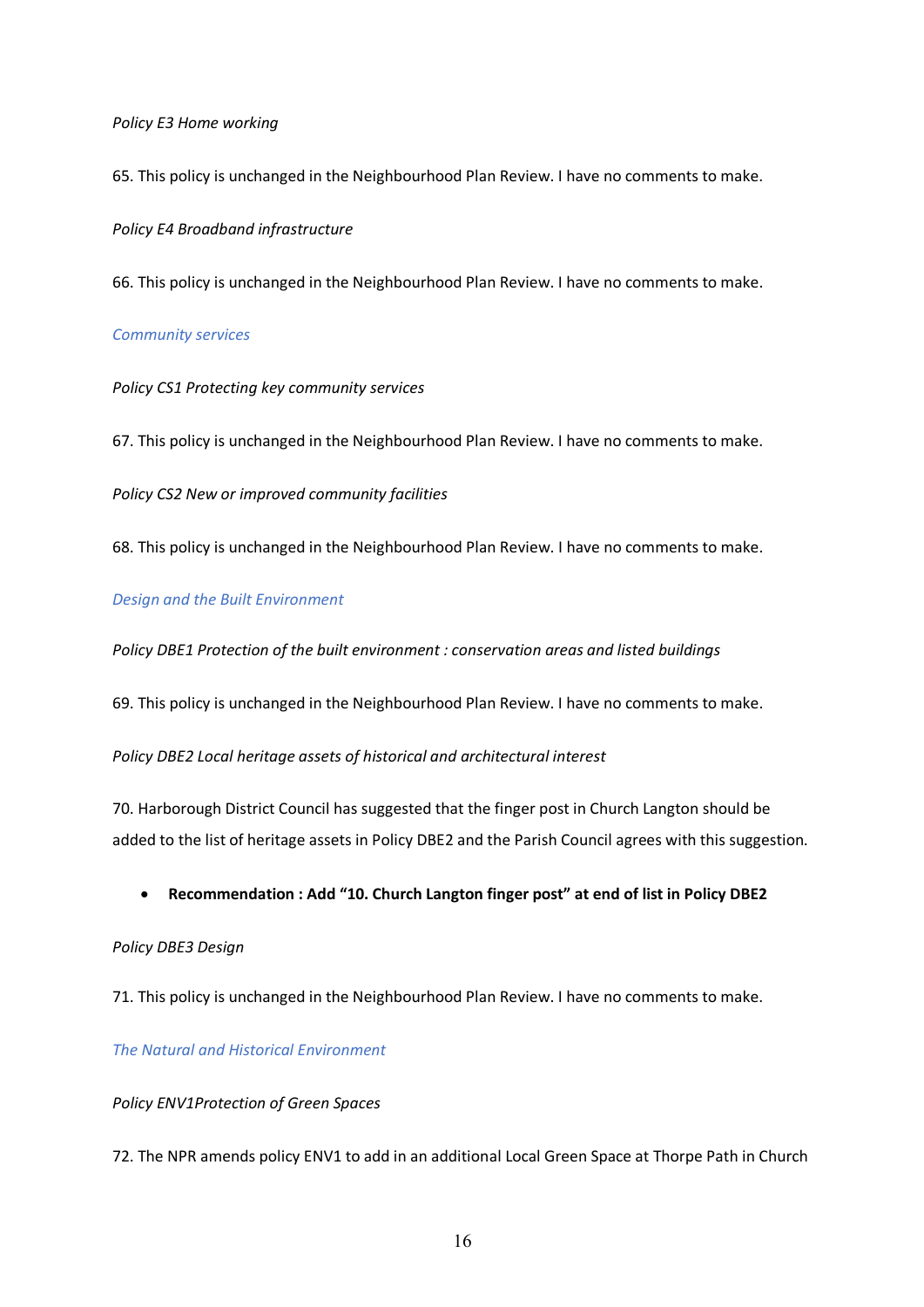Langton.

73. Thorpe Path is a well-defined green space to the rear of the Hanbury Institute and at the time of my site visit it was being used by a number of families, walkers and dog walkers. The northern portion of the site appears to have been recently fenced off, although public access is still maintained through an adjoining field.

74. The site was proposed for designation as a Local Green Space in the original submission version of the Neighbourhood Plan. It was deleted by the Examiner on the grounds of it potentially being needed to accommodate future housing provision and it not being sufficiently special to the community.

75. The housing provision for Church and East Langton is now settled through the adoption of the Harborough Local Plan and the allocations and settlement boundaries made in the NPR, so there is no requirement for any further housing allocations. A significant body of further evidence which demonstrates how the site is of value to the local community has been provided in Appendix 5. I also noted that many members of the community made representations on the submission version of the NPR supporting the designation of Thorpe Path as Local Green Space.

76. In response to my query, the Parish Council has confirmed that the Parish Council is in the process of acquiring the whole field from the current owners for community use. The Parish Council is also submitting proposals to Harborough District Council for the land to be registered as an Asset of Community Value. There is thus every prospect that Thorpe Path will continue as a community space well beyond the NPR period.

77. I therefore conclude that Thorpe Path should be designated as LGS in policy ENV1. The only minor amendment required to the policy is to simplify the inventory reference so that it is in the same format as is used for the other sites designated under policy ENV1.

#### • **Recommendation : Delete "Inventory reference" in first bullet point of Policy ENV1**

#### *Policy ENV2 Other environmentally significant sites*

78. The NPR removes one site from the list of other environmentally significant sites as it is no longer considered to be environmentally significant. The policy itself is unchanged in the Neighbourhood Plan Review. I have no comments to make.

17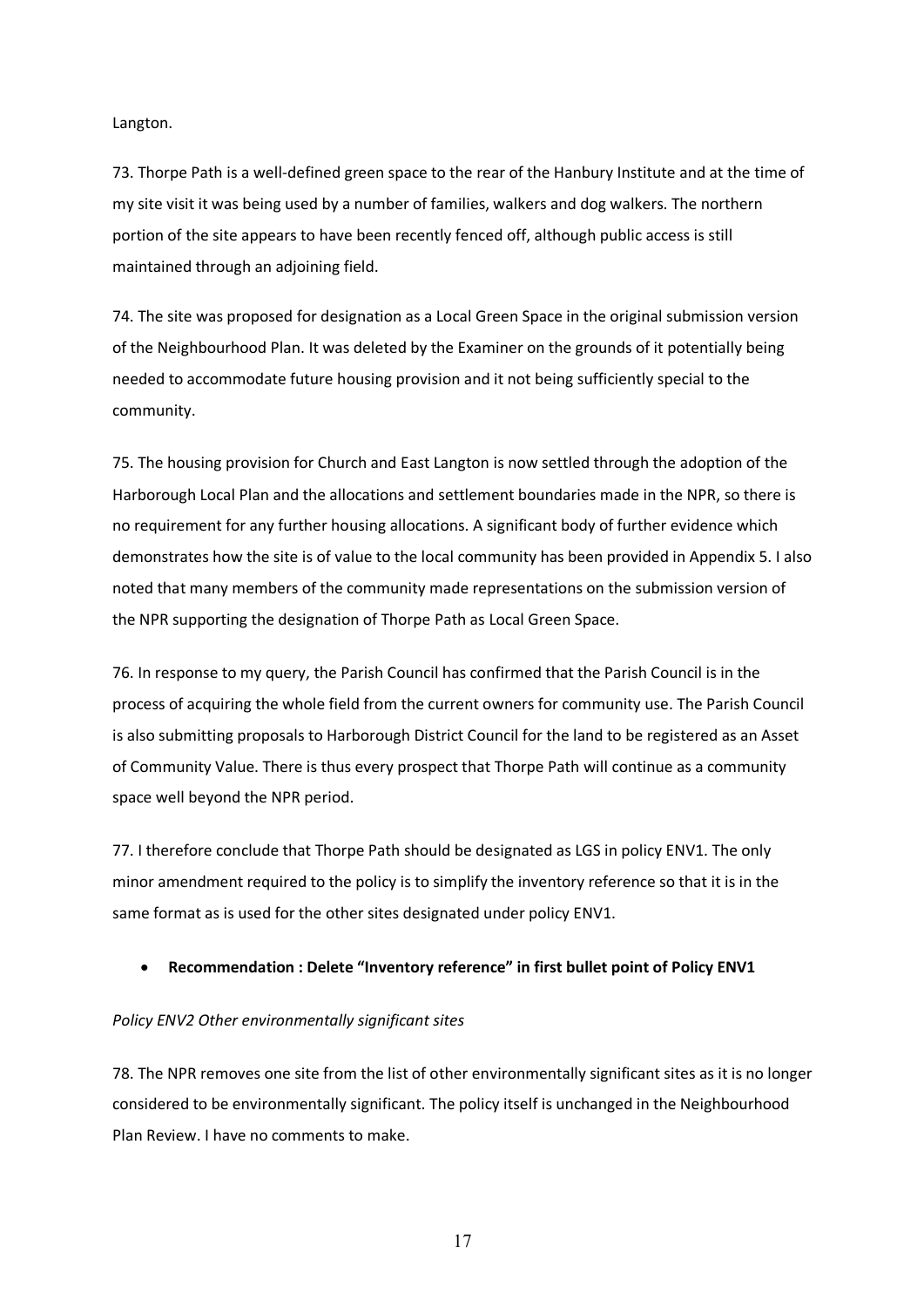#### *Policy ENV3 Biodiversity*

79. This policy is unchanged in the Neighbourhood Plan Review. I have no comments to make.

#### *Policy ENV4 Trees*

80. This policy is unchanged in the Neighbourhood Plan Review. I have no comments to make.

#### *Policy ENV5 Ridge and furrow fields*

81. This policy is unchanged in the Neighbourhood Plan Review. I have no comments to make.

#### *Policy ENV6 Area of separation*

82. This policy is unchanged in the Neighbourhood Plan Review and I note that the boundary of the area of separation shown in Figure 11 aligns with the new settlement boundary for Church Langton identified in Figure 4. I have no comments to make.

#### *Policy ENV7 Protection of important views*

83. A policy on the protection of open views was included in the submission version of the Neighbourhood Plan, but was deleted by the examiner.

84. The revised version of EN6 has an updated list of views and, rather than stating that development that impacts on these views will not be supported unless in exceptional circumstances, it sets out the factors that would need to be taken into account in considering proposals that might affect these views. With the identification of settlement boundaries for both villages under policy H2, development on the periphery of the two villages which might impact on these views will be limited in any case. Photographic evidence to support the designation of each view is set out in a new Appendix 6 - East Langton Parish Landscape: Views Assessment.

85. In views of these changes, I have no comments on the updated policy EN6.

#### *Policy ENV8 Electric vehicles*

86. This policy is unchanged in the Neighbourhood Plan Review. I have no comments to make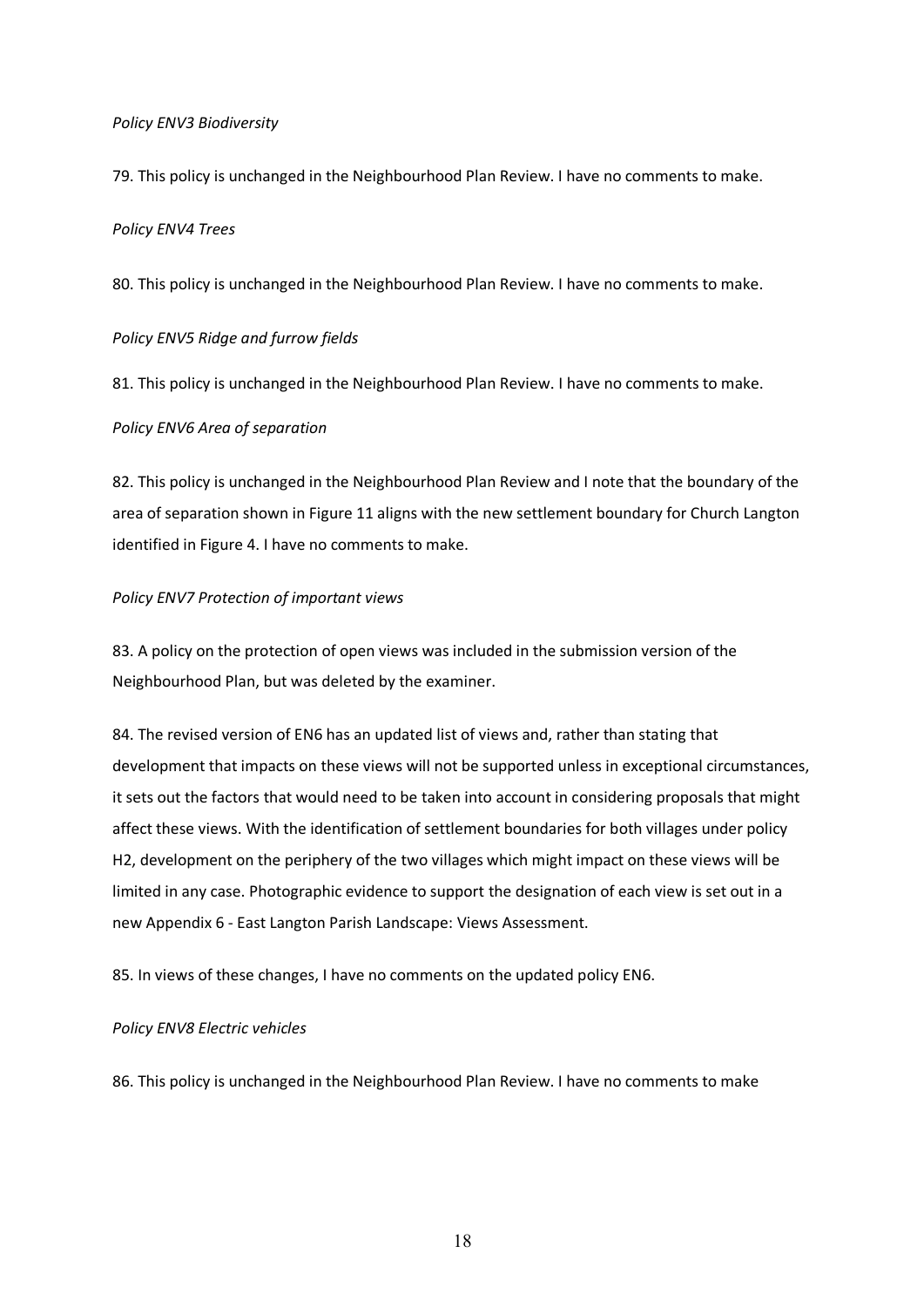#### *Traffic, Parking and Transport*

#### *Policy T1 Traffic management*

87. This policy is unchanged in the Neighbourhood Plan Review. I have no comments to make.

#### *Policy T2 Footpaths, footways and bridleways*

88. This policy is unchanged in the Neighbourhood Plan Review. I have no comments to make.

#### **9. Conclusions and Recommendations**

89. I have examined the East Langton Parish Neighbourhood Plan Review and I have concluded that, subject to the modifications set out in my report, it meets the basic conditions and other statutory requirements.

90. I am therefore pleased to recommend to Harborough District Council that, subject to the modifications set out in my report, the East Langton Parish Neighbourhood Plan Review should proceed to referendum.

91. I am also required to consider whether the referendum area should be extended beyond the East Langton parish council area. I see no reason why it would be necessary to alter or extend the plan area for the purposes of holding a referendum, nor have I received any representations to that effect. I therefore conclude that the plan should proceed to referendum based on the neighbourhood area approved by Market Harborough District Council in October 2013.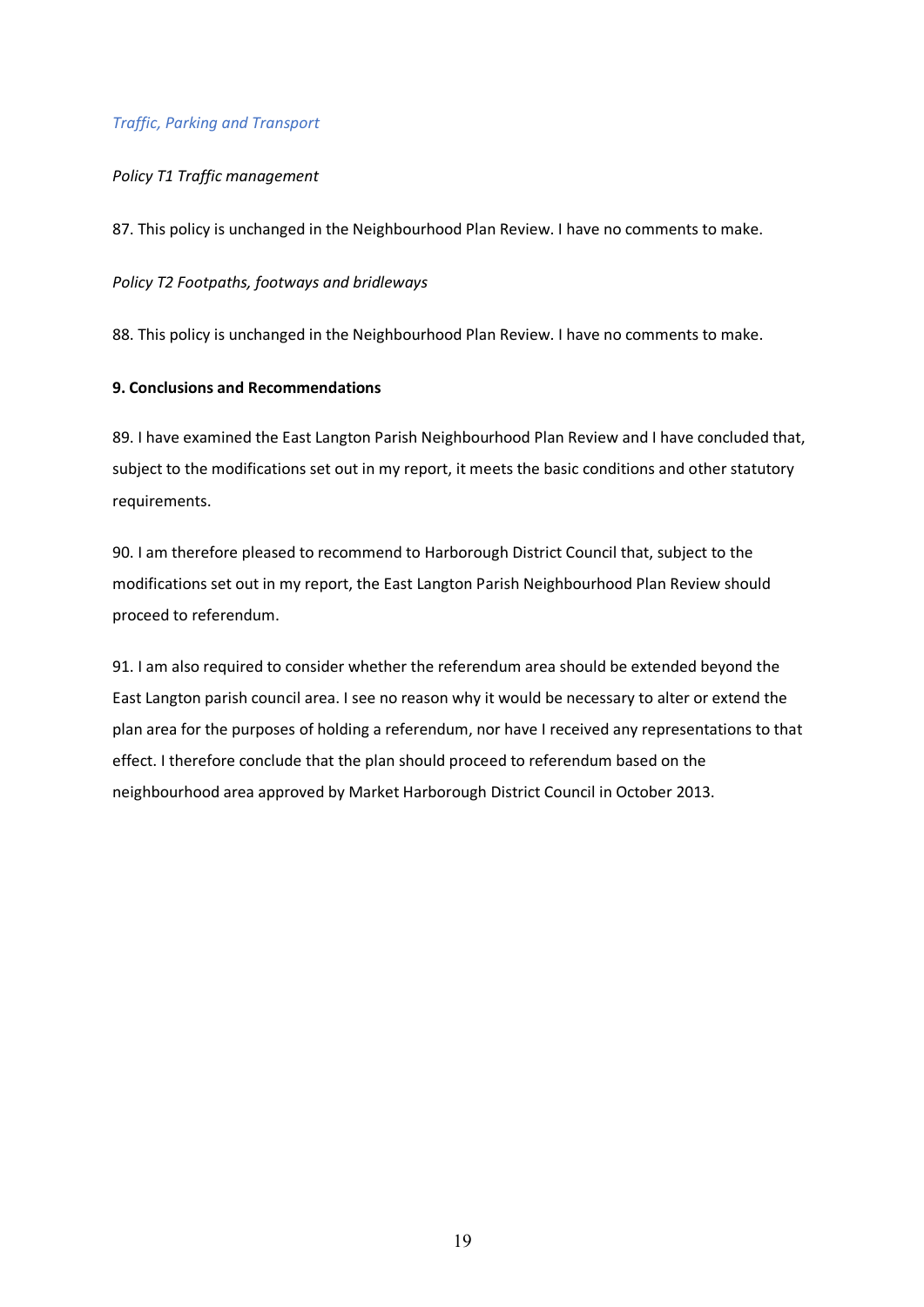#### **APPENDIX 1: Background Documents**

In undertaking this examination, I have considered the following documents**:**

- East Langton Parish Neighbourhood Plan Review : Submission Version 2011-31 and supporting appendices
- East Langton Parish Neighbourhood Plan Review : Consultation Statement November 2021
- East Langton Parish Neighbourhood Plan Review 2021- 2031: November 2021
- East Langton Neighbourhood Plan Review : Strategic Environmental Assessment Determination Report Prepared by Harborough District Council on behalf of East Langton Parish Council : February 2022
- East Langton Parish Neighbourhood Development Plan : Report of the Examination into the East Langton Neighbourhood Development Plan : Timothy Jones Independent Examiner : 1 February 2018
- East Langdon Parish Neighbourhood Plan Referendum Version : Made by Harborough District Council on 26 June 2018
- Harborough Local Plan 2011-2031: Adopted April 2019
- National Planning Policy Framework (NPPF) July 2021
- Planning Practice Guidance March 2014 and subsequent updates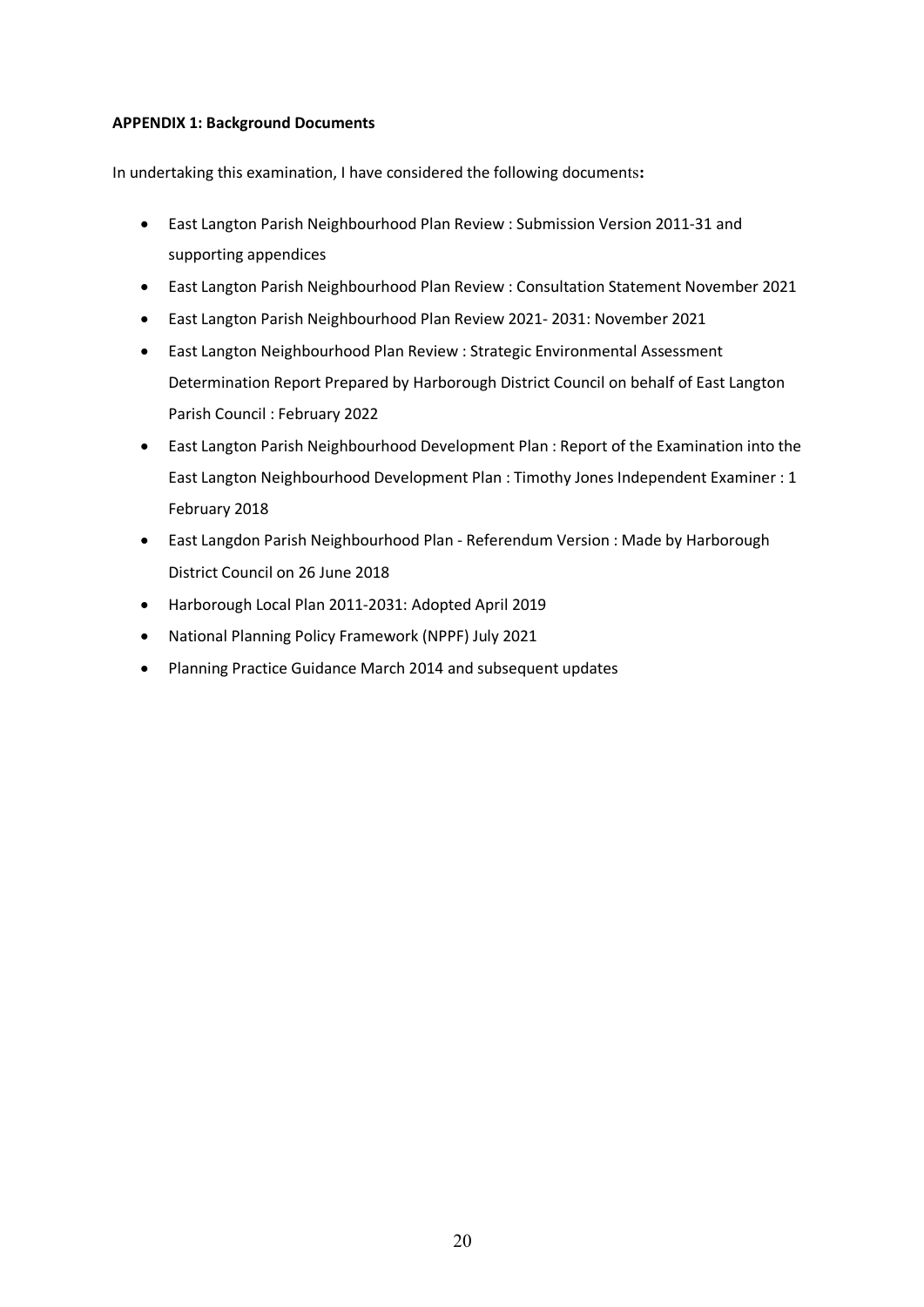#### **APPENDIX 2:**

#### **East Langton Neighbourhood Plan Examination**

### **Request for further information and questions from the Examiner to Harborough District Council and East Langton Parish Council**

I have carried out a preliminary review of the Neighbourhood Plan and the evidence submitted in support of it and there are a few points where I need some clarification or further information. I would therefore be grateful if both Councils could assist me, as appropriate, in answering the following questions.

#### *Windfall Sites*

Policy H3 deals with windfall sites which are defined as small scale development proposals for infill housing. Given the NPR now defines settlement boundaries for both villages, can the Parish Council confirm whether this policy is intended to apply only within these new settlement boundaries?

#### *Housing Mix*

In policy H4, fourth line, there appears to be some words missing after "particularly supported where". Please can the Parish Council supply the missing wording.

#### *Affordable Housing*

In Policy H5, clauses f) to j) seem to repeat clauses a) to e). I would be grateful if the Parish Council could review this and provide any comments.

#### *Thorpe Path, Church Langton – proposed Local Green Space*

On my recent site visit, I visited Thorpe Path which is proposed as a Local Green Space in the Neighbourhood Plan. I noticed that it now appears to be in two distinct parts, with the larger, northern portion enclosed by what seems to be a recently erected fence with access by means of padlocked gate. I would be grateful for the Parish Council's comments on the extent to which both parts are accessible for public use.